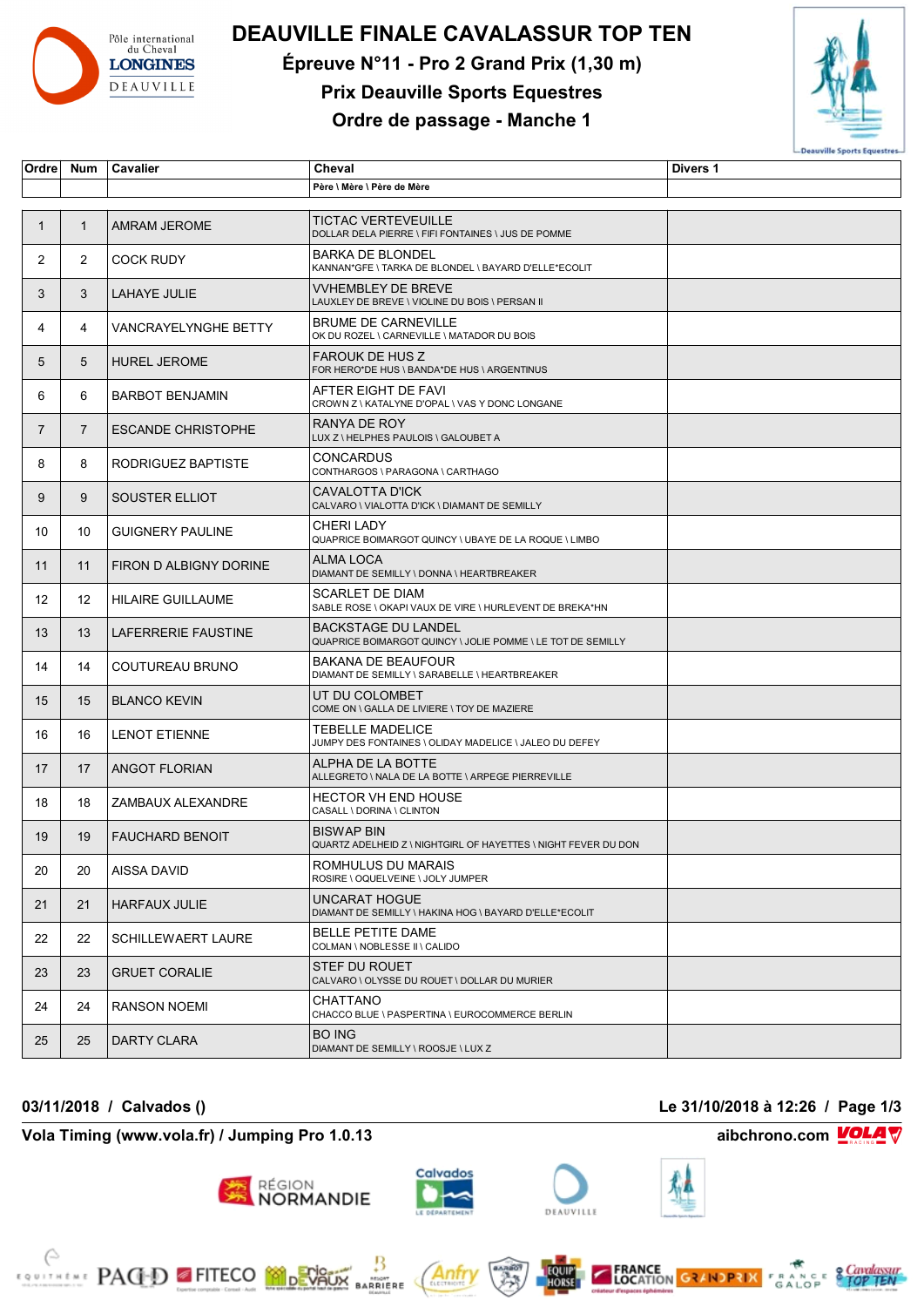

#### **DEAUVILLE FINALE CAVALASSUR TOP TEN Épreuve N°11 - Pro 2 Grand Prix (1,30 m) Prix Deauville Sports Equestres Ordre de passage - Manche 1**



| Ordre | Num | Cavalier                   | Cheval                                                                                     | Divers 1 |
|-------|-----|----------------------------|--------------------------------------------------------------------------------------------|----------|
|       |     |                            | Père \ Mère \ Père de Mère                                                                 |          |
|       |     |                            |                                                                                            |          |
| 26    | 26  | <b>TAVERNE GASPARD</b>     | JETHRO VD BROUWESRHOEVE<br>CICERO Z \ FINEST POOR GIRL BROUWERS \ POOR BOY                 |          |
| 27    | 27  | SEJOURNE QUENTIN           | ULULU<br>HAPPY VILLERS \ UELEME \ NELFO DU MESNIL                                          |          |
| 28    | 28  | <b>COURTOT LEA</b>         | TOMMASO DU GENET<br>QUITE EASY \ KETTY DU GENET \ ROYAL FEU                                |          |
| 29    | 29  | SANCHEZ GERRITSEN GABRIELA | ANKA<br>CARINJO*HDC \ ORADO \ CALIDO I                                                     |          |
| 30    | 30  | <b>HUREL JEROME</b>        | E LABA VAN DE VINUSAKKER<br>TOULON \ WINKY \ LEADER M                                      |          |
| 31    | 31  | <b>BARBOT BENJAMIN</b>     | <b>CLORIS DU BEC</b><br>DIARADO \ MUTINE DU BOSQ \ ARPEGE PIERREVILLE                      |          |
| 32    | 32  | <b>ESCANDE CHRISTOPHE</b>  | URZULEI JOLLY<br>MYLORD CARTHAGO*HN \ FABIOLA D'EPINETTE \ ULTRA CHIC                      |          |
| 33    | 33  | RODRIGUEZ BAPTISTE         | UDAIPUR ENNEMEL<br>AIR JORDAN \ FINETTE DE DUCEY \ VAS Y DONC LONGANE                      |          |
| 34    | 34  | SOUSTER ELLIOT             | COOL GIRL D'ICK<br>KANNAN*GFE \ URLINE DE MUZE \ CASH                                      |          |
| 35    | 35  | <b>GUIGNERY PAULINE</b>    | CLAUDIO FIZZ<br>DIAMANT DE SEMILLY \ VINCA MAJOR V VLIERINGEN \ DOMINARD                   |          |
| 36    | 36  | FIRON D ALBIGNY DORINE     | UNECUME D'EGLEFIN<br>BAMAKO DE MUZE \ ECUME DU CHATILLON \ ROYAL FEU                       |          |
| 37    | 37  | <b>HILAIRE GUILLAUME</b>   | CALIDA VAN STROKAPELLEKEN<br>NABAB DE REVE \ QUIBELLE \ AZUR DEPAULSTRA                    |          |
| 38    | 38  | LAFERRERIE FAUSTINE        | COPACABANA OF THE PADDOCK<br>CORIANO \ KAABA \ PAPILLON ROUGE*NORMANDIE                    |          |
| 39    | 39  | COUTUREAU BRUNO            | BAHIA D'ELKE<br>KANNAN*GFE \ ELKE DE FEU \ ROYAL FEU                                       |          |
| 40    | 40  | <b>BLANCO KEVIN</b>        | <b>COPILOT</b><br>CASH AND CARRY \ MELODIE S \ CAPITOL I                                   |          |
| 41    | 41  | <b>LENOT ETIENNE</b>       | JONY VAN'T STREYEHOF<br>BENTLEY VD HEFFINCK \ FETICHE VAN'T STREYEHOF \ WANDOR VAN DE MISP |          |
| 42    | 42  | <b>ANGOT FLORIAN</b>       | UFFAINE DU MEUGON<br>ARMITAGE \ TIFFANIE DU MEUGON \ LANDOR S                              |          |
| 43    | 43  | SOUSTER DYLAN              | <b>BRUNEBELLA DES SAULES</b><br>ALLIGATOR FONTAINE \ TOSCANE DE MAI \ TREASURE Z           |          |
| 44    | 44  | <b>COUPERIE BAPTISTE</b>   | <b>BABACOOL</b><br>DOLLAR DELA PIERRE \ FEE D'HELBY \ URBAIN DU MONNAI                     |          |
| 45    | 45  | <b>VELUTINI PATRICIA</b>   | RUBINIO DU BAILLY<br>LANDO \ VENUS DE LA TRIADE \ ALME                                     |          |
| 46    | 46  | NODIER MATHILDE            | ARIEL DE MOENS<br>QUAPRICE BOIMARGOT QUINCY \ NEW STAR DE MOENS \ PAPILLON ROUGE*N         |          |
| 47    | 47  | <b>GAUTIER ALEXIS</b>      | VENDETTA SEMILLY<br>DIAMANT DE SEMILLY \ WANDA \ WATZMANN                                  |          |
| 48    | 48  | <b>KOLNIK BENEDICTE</b>    | <b>BABY SUGAR VAL</b><br>CARDENTO \ MELUSINE D'ADRIERS \ APACHE D'ADRIERS                  |          |
| 49    | 49  | <b>LECOCQ DIMITRI</b>      | VERLAINE DE LAREN<br>C INDOCTRO \ KALINE PLATIERE \ QUIDAM DE REVEL                        |          |
| 50    | 50  | <b>BOULANGER CLEMENT</b>   | ALTESSE DU FRESNE<br>HURLEVENT DE BREKA*HN \ QUEEN DU FRESNE \ HELIOS DE LA COUR II        |          |
| 51    | 51  | <b>GAUDIN LUDOVIC</b>      | VADE MECUM D'EGLEFIN<br>QUALITY TOUCH \ ECUME DU CHATILLON \ ROYAL FEU                     |          |

**Vola Timing (www.vola.fr) / Jumping Pro 1.0.13 aibchrono.com VOLA** 

**EXAMPLE PACED FITECO MODEVALLE** 

**03/11/2018 / Calvados () Le 31/10/2018 à 12:26 / Page 2/3**

**RÉGION**<br>NORMANDIE



Antr

₿

**MONT**<br>BARRIERE